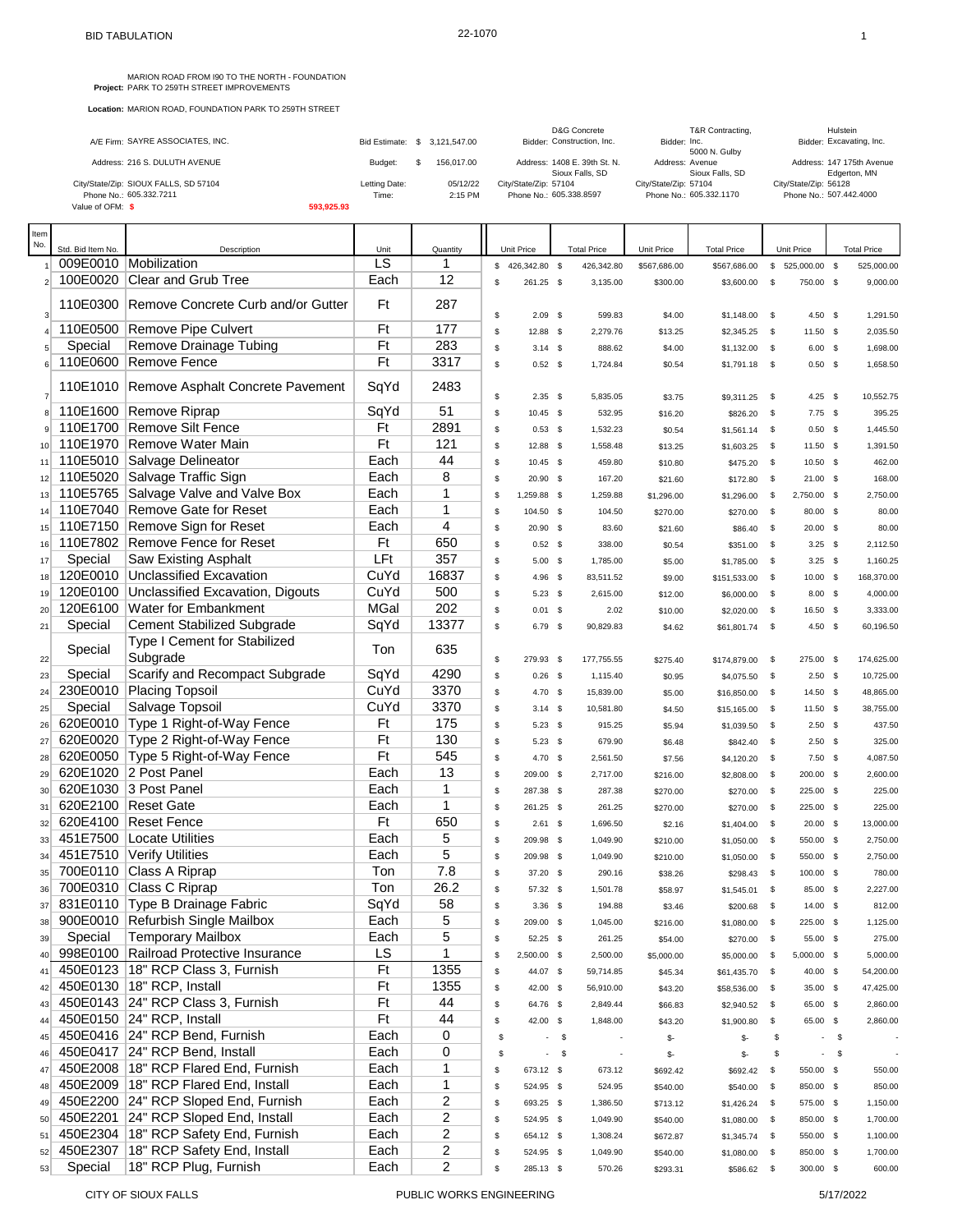MARION ROAD FROM 190 TO THE NORTH - FOUNDATION<br>**Project:** PARK TO 259TH STREET IMPROVEMENTS

|                                       |               |                               | D&G Concrete                 | T&R Contracting,        | Hulstein                  |
|---------------------------------------|---------------|-------------------------------|------------------------------|-------------------------|---------------------------|
| A/E Firm: SAYRE ASSOCIATES, INC.      |               | Bid Estimate: \$ 3.121.547.00 | Bidder: Construction, Inc.   | Bidder: Inc.            | Bidder: Excavating, Inc.  |
|                                       |               |                               |                              | 5000 N. Gulby           |                           |
| Address: 216 S. DULUTH AVENUE         | Budget:       | 156,017,00                    | Address: 1408 E. 39th St. N. | Address: Avenue         | Address: 147 175th Avenue |
|                                       |               |                               | Sioux Falls, SD              | Sioux Falls, SD         | Edgerton, MN              |
| City/State/Zip: SIOUX FALLS, SD 57104 | Letting Date: | 05/12/22                      | City/State/Zip: 57104        | City/State/Zip: 57104   | City/State/Zip: 56128     |
| Phone No.: 605.332.7211               | Time:         | 2:15 PM                       | Phone No.: 605.338.8597      | Phone No.: 605.332.1170 | Phone No.: 507.442.4000   |
| Value of OFM: \$                      | 593,925.93    |                               |                              |                         |                           |

| Item |                   |                                           |      |                |                    |              |                    |             |           |                    |                                |              |                    |
|------|-------------------|-------------------------------------------|------|----------------|--------------------|--------------|--------------------|-------------|-----------|--------------------|--------------------------------|--------------|--------------------|
| No.  | Std. Bid Item No. | Description                               | Unit | Quantity       | Unit Price         |              | <b>Total Price</b> | Unit Price  |           | <b>Total Price</b> | Unit Price                     |              | <b>Total Price</b> |
| 54   | Special           | 18" RCP Plug, Install                     | Each | 2              | \$<br>209.98 \$    |              | 419.96             |             | \$216.00  | \$432.00           | $\mathbb{S}$<br>425.00 \$      |              | 850.00             |
| 55   |                   | 450E3003   18" RCP Arch Class 3, Furnish  | Ft   | 64             | \$<br>60.84 \$     |              | 3,893.76           |             | \$62.59   | \$4,005.76         | $\mathbb{S}$<br>56.00 \$       |              | 3,584.00           |
| 56   |                   | 450E3010   18" RCP Arch, Install          | Ft   | 64             | \$<br>62.99 \$     |              | 4,031.36           |             | \$64.80   | \$4,147.20         | \$<br>57.00 \$                 |              | 3,648.00           |
| 57   |                   | 450E3013 24" RCP Arch Class 3, Furnish    | Ft   | $\mathbf 0$    | \$                 | $-5$         |                    |             | \$-       | \$-                | \$<br>$\blacksquare$           | -\$          |                    |
| 58   |                   | 450E3020 24" RCP Arch, Install            | Ft   | 0              | \$                 | $\mathbb{S}$ |                    |             | \$-       | \$-                | \$<br>$\overline{\phantom{a}}$ | \$           |                    |
| 59   |                   | 450E3033 36" RCP Arch Class 3, Furnish    | Ft   | 152            | \$<br>154.18 \$    |              | 23,435.36 \$       |             | 158.60    | \$24,107.20        | \$155.00                       | \$           | 23,560.00          |
| 60   |                   | 450E3040 36" RCP Arch, Install            | Ft   | 152            | \$<br>83.99 \$     |              | 12,766.48 \$       |             | 86.40     | \$13,132.80        | \$67.00                        | \$           | 10,184.00          |
| 61   |                   | 450E4600 24" RCP Arch Sloped End, Furnish | Each | 0              | \$                 | $\mathbf{s}$ |                    | $\mathbf s$ |           | \$-                | \$-                            | \$           |                    |
| 62   |                   | 450E4601 24" RCP Arch Sloped End, Install | Each | $\mathbf 0$    | \$                 | $^{\circ}$   |                    | \$          |           | \$-                | \$-                            | \$           |                    |
| 63   |                   | 450E4606 36" RCP Arch Sloped End, Furnish | Each | 4              | \$<br>1,257.92 \$  |              | 5,031.68 \$        |             | 1,293.98  | \$5,175.92         | \$1,100.00                     | \$           | 4,400.00           |
| 64   |                   | 450E4607 36" RCP Arch Sloped End, Install | Each | 4              | \$<br>1,049.90 \$  |              | 4,199.60 \$        |             | 1,080.00  | \$4,320.00         | \$1,000.00                     | \$           | 4,000.00           |
| 65   | Special           | 18" RCP Arch Plug, Furnish                | Each | 1              | \$<br>380.17 \$    |              | 380.17 \$          |             | 391.07    | \$391.07           | \$400.00                       | $\mathbb{S}$ | 400.00             |
| 66   | Special           | 18" RCP Arch Plug, Install                | Each | $\mathbf{1}$   | \$<br>209.98 \$    |              | 209.98 \$          |             | 216.00    | \$216.00           | \$400.00                       | $\mathbb{S}$ | 400.00             |
| 67   |                   | 450E4749 15" CMP 16 Gauge, Furnish        | Ft   | 38             | \$<br>$31.26$ \$   |              | 1,187.88 \$        |             | 32.15     | \$1,221.70         | \$38.00                        | \$           | 1,444.00           |
| 68   |                   | 450E4750 15" CMP, Install                 | Ft   | 38             | \$<br>42.00 \$     |              | 1,596.00 \$        |             | 43.20     | \$1,641.60         | \$34.00                        | \$           | 1,292.00           |
| 69   |                   | 450E4759   18" CMP 16 Gauge, Furnish      | Ft   | 158            | \$<br>36.84 \$     |              | 5,820.72 \$        |             | 37.90     | \$5,988.20         | \$44.00                        | \$           | 6,952.00           |
| 70   |                   | 450E4760   18" CMP, Install               | Ft   | 158            | \$<br>42.00 \$     |              | 6,636.00 \$        |             | 43.20     | \$6,825.60         | \$34.00                        | - \$         | 5,372.00           |
| 71   |                   | 450E4769 24" CMP 16 Gauge, Furnish        | Ft   | 5              | \$<br>83.87 \$     |              | 419.35 \$          |             | 86.27     | \$431.35           | \$125.00                       | $\mathbb{S}$ | 625.00             |
| 72   |                   | 450E4770 24" CMP, Install                 | Ft   | 5              | \$<br>52.50 \$     |              | 262.50 \$          |             | 54.00     | \$270.00           | \$85.00                        | \$           | 425.00             |
| 73   |                   | 450E5310 24" CMP Sloped End, Furnish      | Each | 1              | \$<br>844.20 \$    |              | 844.20 \$          |             | 868.41    | \$868.41           | \$300.00                       | \$           | 300.00             |
| 74   |                   | 450E5311 24" CMP Sloped End, Install      | Each | $\mathbf{1}$   | \$<br>524.95 \$    |              | 524.95 \$          |             | 540.00    | \$540.00           | \$425.00                       | \$           | 425.00             |
| 75   |                   | 450E5402 15" CMP Safety End, Furnish      | Each | $\overline{2}$ | \$<br>357.81 \$    |              | 715.62 \$          |             | 368.06    | \$736.12           | \$150.00                       | \$           | 300.00             |
| 76   |                   | 450E5403 15" CMP Safety End, Install      | Each | $\overline{2}$ | \$<br>524.95 \$    |              | 1,049.90 \$        |             | 540.00    | \$1,080.00         | \$425.00                       | \$           | 850.00             |
| 77   |                   | 450E5406   18" CMP Safety End, Furnish    | Each | 8              | \$<br>609.39 \$    |              | 4,875.12 \$        |             | 626.86    | \$5,014.88         | \$200.00                       | \$           | 1,600.00           |
| 78   |                   | 450E5407   18" CMP Safety End, Install    | Each | 8              | \$<br>524.95 \$    |              | 4,199.60 \$        |             | 540.00    | \$4,320.00         | \$425.00                       | - \$         | 3,400.00           |
| 79   |                   | 451E4905 Trench Stabilization Material    | Ton  | 425            | \$<br>$0.01$ \$    |              | $4.25$ \$          |             | 0.01      | \$4.25             | \$30.00                        | \$           | 12,750.00          |
| 80   |                   | 451E4908 Select Trench Backfill           | Ton  | 900            | \$<br>0.01         | $^{\circ}$   | $9.00$ \$          |             | 0.01      | \$9.00             | \$32.00                        | \$           | 28,800.00          |
| 81   |                   | 480E0100 Reinforcing Steel                | Lb   | 3268           | \$<br>$2.37$ \$    |              | 7,745.16 \$        |             | 2.00      | \$6,536.00         | \$2.50                         | \$           | 8,170.00           |
| 82   | 462E0100          | Class M6 Concrete                         | CuYd | 20.23          | \$<br>869.00 \$    |              | 17,579.87 \$       |             | 900.00    | \$18,207.00        | \$800.00                       | $\mathbb{S}$ | 16,184.00          |
| 83   |                   | 464E0100 Controlled Density Fill          | CuYd | 5.4            | \$<br>219.43 \$    |              | 1,184.92 \$        |             | 225.72    | \$1,218.89         | \$175.00                       | - \$         | 945.00             |
|      | Special           | Catch Basin Frame and Grate               | Each | $\mathbf{1}$   |                    |              |                    |             |           |                    |                                |              |                    |
| 84   |                   | Assembly (R-3402-E)                       |      |                | \$<br>650.00 \$    |              | 650.00 \$          |             | 800.00    | \$800.00           | \$750.00                       | - \$         | 750.00             |
|      | Special           | Type Y Manhole Frame and Lid (R-          | Each | 9              |                    |              |                    |             |           |                    |                                |              |                    |
| 85   |                   | 6040)                                     |      |                | \$<br>495.00 \$    |              | 4,455.00 \$        |             | 445.00    | \$4,005.00         | \$575.00                       | - \$         | 5,175.00           |
|      | 680E0440          | 4" Slotted Corrugated Polyethylene        | Ft   | 2242           |                    |              |                    |             |           |                    |                                |              |                    |
| 86   |                   | Drainage Tubing                           |      |                | \$<br>16.72 \$     |              | 37,486.24 \$       |             | 27.98     | \$62,731.16        | \$11.00                        | $\mathbb{S}$ | 24,662.00          |
|      | Special           | Tax on City Furnished Water Main          | LS   | $\mathbf{1}$   |                    |              |                    |             |           |                    |                                |              |                    |
| 87   |                   | <b>Materials</b>                          |      |                | \$<br>38,097.46 \$ |              | 38,097.46 \$       |             | 38,097.46 | \$38,097.46        | \$38,097.46                    | - \$         | 38,097.46          |
| 88   |                   | 451E0124 24" Steel Encasement Pipe        | Ft   | 120            | \$<br>106.23 \$    |              | 12,747.60 \$       |             | 109.27    | \$13,112.40        | \$150.00 \$                    |              | 18,000.00          |
| 89   |                   | 451E0130 30" Steel Encasement Pipe        | Ft   | 30             | \$<br>162.14 \$    |              | 4,864.20 \$        |             | 166.78    | \$5,003.40         | \$350.00 \$                    |              | 10,500.00          |
|      | Special           | Install City Furnished Carrier Pipe 16"   | Ft   | 120            |                    |              |                    |             |           |                    |                                |              |                    |
| 90   |                   | PVC Water Main                            |      |                | \$<br>59.84 \$     |              | 7,180.80 \$        |             | 61.56     | \$7,387.20         | \$55.00 \$                     |              | 6,600.00           |
|      | Special           | Install City Furnished Carrier Pipe 20"   | Ft   | 30             |                    |              |                    |             |           |                    |                                |              |                    |
| 91   |                   | <b>PVC Water Main</b>                     |      |                | \$<br>67.19 \$     |              | 2,015.70 \$        |             | 69.12     | \$2,073.60         | \$55.00                        | $\sqrt{3}$   | 1,650.00           |
|      | Special           | Trenchless Construction, Water Main       | Ft   | 100            |                    |              |                    |             |           |                    |                                |              |                    |
| 92   |                   |                                           |      |                | \$<br>876.62 \$    |              | 87,662.00 \$       |             | 901.76    | \$90,176.00        | \$850.00 \$                    |              | 85,000.00          |
|      | Special           | Bore Obstruction-Surface Excavation       | Each | 1              |                    |              |                    |             |           |                    |                                |              |                    |
| 93   |                   |                                           |      |                | \$<br>7,899.45 \$  |              | 7,899.45 \$        |             | 8,125.92  | \$8,125.92         | \$7,500.00 \$                  |              | 7,500.00           |
|      | Special           | <b>Bore Obstruction-Horizontal</b>        | Each | 1              |                    |              |                    |             |           |                    |                                |              |                    |
| 94   |                   | Excavation                                |      |                | \$<br>10,422.88 \$ |              | 10,422.88 \$       |             | 10,721.16 | \$10,721.16        | \$10,000.00 \$                 |              | 10,000.00          |
| 95   | Special           | Controlled Low Strength Material          | CuYd | 6              | \$<br>219.43 \$    |              | 1,316.58 \$        |             | 225.72    | \$1,354.32         | \$450.00 \$                    |              | 2,700.00           |
|      | Special           | Install City Furnished 6" PVC Water       | Ft   | 10             |                    |              |                    |             |           |                    |                                |              |                    |
| 96   |                   | Main                                      |      |                | \$<br>28.38 \$     |              | 283.80 \$          |             | 29.19     | \$291.90           | \$43.00 \$                     |              | 430.00             |
|      | Special           | Install City Furnished 8" PVC Water       | Ft   | 205            |                    |              |                    |             |           |                    |                                |              |                    |
| 97   |                   | Main                                      |      |                | \$<br>31.84 \$     |              | 6,527.20 \$        |             | 32.76     | \$6,715.80         | $$45.00$ \$                    |              | 9,225.00           |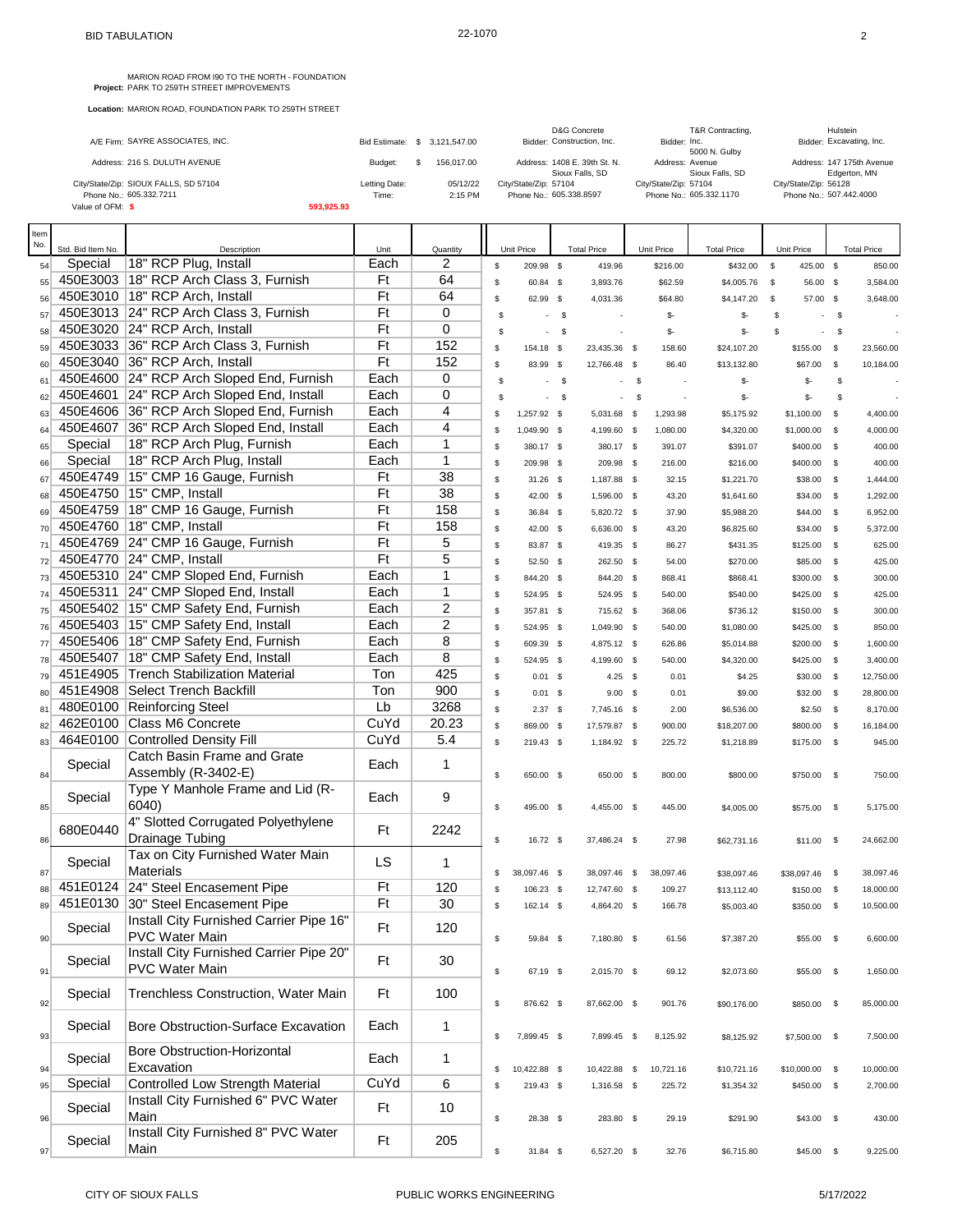| A/E Firm: SAYRE ASSOCIATES, INC.      |               | Bid Estimate: \$ 3.121.547.00 | D&G Concrete<br>Bidder: Construction, Inc.      | T&R Contracting,<br>Bidder: Inc.<br>5000 N. Gulby | Hulstein<br>Bidder: Excavating, Inc.      |
|---------------------------------------|---------------|-------------------------------|-------------------------------------------------|---------------------------------------------------|-------------------------------------------|
| Address: 216 S. DULUTH AVENUE         | Budget:       | 156,017.00                    | Address: 1408 E. 39th St. N.<br>Sioux Falls, SD | Address: Avenue<br>Sioux Falls, SD                | Address: 147 175th Avenue<br>Edgerton, MN |
| City/State/Zip: SIOUX FALLS, SD 57104 | Letting Date: | 05/12/22                      | City/State/Zip: 57104                           | City/State/Zip: 57104                             | City/State/Zip: 56128                     |
| Phone No.: 605.332.7211               | Time:         | $2:15$ PM                     | Phone No.: 605.338.8597                         | Phone No.: 605.332.1170                           | Phone No.: 507.442.4000                   |
| Value of OFM: \$                      | 593.925.93    |                               |                                                 |                                                   |                                           |

| Item<br>No. | Std. Bid Item No. | Description                                                        | Unit | Quantity       |             | Unit Price           | <b>Total Price</b>         | Unit Price     | <b>Total Price</b>       | Unit Price         |                            | <b>Total Price</b>    |
|-------------|-------------------|--------------------------------------------------------------------|------|----------------|-------------|----------------------|----------------------------|----------------|--------------------------|--------------------|----------------------------|-----------------------|
| 98          | Special           | Install City Furnished 16" PVC Water<br>Main                       | Ft   | 1594           | $\mathbb S$ | 47.59 \$             | 75,858.46 \$               | 48.96          | \$78,042.24              | \$50.00 \$         |                            | 79,700.00             |
| 99          | Special           | Install City Furnished 20" PVC Water<br>Main                       | Ft   | 2279           | $\mathbb S$ |                      |                            |                |                          | \$55.00 \$         |                            | 125,345.00            |
|             | Special           | Install City Furnished 16" PVC<br>Restrained Joint Water Main      | Ft   | 35             |             | 52.84 \$             | 120,422.36 \$              | 54.36          | \$123,886.44             |                    |                            |                       |
| 100<br>101  | Special           | Extra Depth Water Main Trench                                      | Ft   | 457            | \$<br>\$    | 63.34 \$<br>10.85 \$ | 2,216.90 \$<br>4,958.45 \$ | 65.16<br>11.16 | \$2,280.60<br>\$5,100.12 | \$60.00<br>\$30.00 | $^{\circ}$<br>$\mathbb{S}$ | 2,100.00<br>13,710.00 |
|             |                   | Install City Furnished 6" Water Main                               |      |                |             |                      |                            |                |                          |                    |                            |                       |
| 102         | Special           | <b>Restraining Device</b>                                          | Each | 10             | \$          | $26.25$ \$           | 262.50 \$                  | 27.00          | \$270.00                 | \$200.00 \$        |                            | 2,000.00              |
| 103         | Special           | Install City Furnished 8" Water Main<br><b>Restraining Device</b>  | Each | 32             | \$          | 31.50 \$             | 1,008.00 \$                | 32.40          | \$1,036.80               | $$200.00$ \$       |                            | 6,400.00              |
| 104         | Special           | Install City Furnished 16" Water Main<br><b>Restraining Device</b> | Each | 26             | \$          | 52.50 \$             | 1,365.00 \$                | 54.00          | \$1,404.00               | $$450.00$ \$       |                            | 11,700.00             |
| 105         | Special           | Install City Furnished 20" Water Main<br><b>Restraining Device</b> | Each | 21             | \$          | 52.50 \$             | 1,102.50 \$                | 54.00          | \$1,134.00               | \$450.00           | $\mathbb{S}$               | 9,450.00              |
| 106         | Special           | Install City Furnished 16"x8" Pipe Tee                             | Each | 3              | \$          | 682.44 \$            | 2,047.32 \$                | 702.00         | \$2,106.00               | \$1,800.00         | - \$                       | 5,400.00              |
| 107         | Special           | Install City Furnished 16"x16" Pipe<br>Tee                         | Each | 1              | \$          | 1,049.90 \$          | 1,049.90 \$                | 1,080.00       | \$1,080.00               | $$1,800.00$ \$     |                            | 1,800.00              |
| 108         | Special           | Install City Furnished 20"x8" Pipe Tee                             | Each | 5              | \$          | 892.42 \$            | 4,462.10 \$                | 918.00         | \$4,590.00               | \$2,500.00 \$      |                            | 12,500.00             |
| 109         | Special           | Install City Furnished 20"x16" Pipe<br>Cross                       | Each | 1              | \$          | 1,154.89 \$          | 1,154.89 \$                | 1,188.00       | \$1,188.00               | $$2,750.00$ \$     |                            | 2,750.00              |
| 110         | Special           | Install City Furnished 8"x6" Pipe<br>Reducer                       | Each | 4              | \$          | 209.98 \$            | 839.92 \$                  | 216.00         | \$864.00                 | \$850.00           | - \$                       | 3,400.00              |
| 111         | Special           | Install City Furnished 16"x6" Pipe<br>Reducer                      | Each | 1              | \$          | 524.95 \$            | 524.95 \$                  | 540.00         | \$540.00                 | $$900.00$ \$       |                            | 900.00                |
| 112         | Special           | Install City Furnished 20"x16" Pipe<br>Reducer                     | Each | 1              | \$          | 682.44 \$            | 682.44 \$                  | 702.00         | \$702.00                 | \$900.00           | - \$                       | 900.00                |
| 113         | Special           | Install City Furnished 8" Pipe Cap                                 | Each | 4              | \$          | 209.98 \$            | 839.92 \$                  | 216.00         | \$864.00                 | \$900.00           | \$                         | 3,600.00              |
| 114         | Special           | Install City Furnished 16" Pipe Cap                                | Each | 3              | $\mathbb S$ | 524.95 \$            | 1,574.85 \$                | 540.00         | \$1,620.00               | \$900.00 \$        |                            | 2,700.00              |
| 115         | Special           | Install City Furnished 20" Pipe Sleeve                             | Each | 1              | \$          | 629.94 \$            | 629.94 \$                  | 648.00         | \$648.00                 | \$1,800.00         | - \$                       | 1,800.00              |
| 116         | Special           | Install City Furnished 8" MJ Gate<br>Valve with Box                | Each | 8              | \$          | 314.97 \$            | 2,519.76 \$                | 324.00         | \$2,592.00               | \$850.00 \$        |                            | 6,800.00              |
| 117         | Special           | Install City Furnished 16" MJ Gate<br>Valve with Box               | Each | 5              | \$          | 629.94 \$            | 3,149.70 \$                | 648.00         | \$3,240.00               | $$2,800.00$ \$     |                            | 14,000.00             |
| 118         | Special           | Install City Furnished 20" MJ Gate<br>Valve with Box               | Each | 3              | \$          | 839.92 \$            | 2,519.76 \$                | 864.00         | \$2,592.00               | \$2,800.00         | - \$                       | 8,400.00              |
| 119         | 451E4360          | Valve Box Extension                                                | Each | 4              | \$          | 104.99 \$            | 419.96 \$                  | 108.00         | \$432.00                 | \$800.00           | - \$                       | 3,200.00              |
| 120         | Special           | 3.0' Valve Nut Extension                                           | Each | 1              | \$          | 272.97 \$            | 272.97 \$                  | 280.80         | \$280.80                 | \$250.00 \$        |                            | 250.00                |
| 121         | Special           | 4.0' Valve Nut Extension                                           | Each | 1              | \$          | 299.22 \$            | 299.22 \$                  | 307.80         | \$307.80                 | \$300.00 \$        |                            | 300.00                |
| 122         | Special           | Valve Box Marker                                                   | Each | $\overline{7}$ | \$          | 146.99 \$            | 1,028.93 \$                | 151.20         | \$1,058.40               | \$175.00           | \$                         | 1,225.00              |
| 123         | 451E4400          | Pipe Insulation                                                    | SqFt | 120            | \$          | 13.80 \$             | 1,656.00 \$                | 14.19          | \$1,702.80               | $$40.00$ \$        |                            | 4,800.00              |
| 124         | Special           | Install City Furnished Standard Fire<br>Hydrant                    | Each | 5              | \$          | 908.16 \$            | 4,540.80 \$                | 934.20         | \$4,671.00               | \$950.00           | $\mathbb{S}$               | 4,750.00              |
| 125         | 451E4581          | Temporary Fire Hydrant                                             | Each | 2              | \$          | 1,049.90 \$          | 2,099.80 \$                | 1,080.00       | \$2,160.00               | \$950.00           | $\mathbb{S}$               | 1,900.00              |
| 126         | 451E4905          | Trench Stabilization Material                                      | Ton  | 6000           | \$          | $0.01$ \$            | 60.00 \$                   | 0.01           | \$60.00                  | $$27.00$ \$        |                            | 162,000.00            |
| 127         |                   | 451E4908 Select Trench Backfill                                    | Ton  | 850            | \$          | $0.01$ \$            | $8.50$ \$                  | 0.01           | \$8.50                   | \$30.00 \$         |                            | 25,500.00             |
| 128         |                   | 451E4926 6" Water Main Bedding Material                            | Ft   | 10             | \$          | $5.25$ \$            | 52.50 \$                   | 5.40           | \$54.00                  | \$7.00 \$          |                            | 70.00                 |
| 129         |                   | 451E4926 8" Water Main Bedding Material                            | Ft   | 199            | \$          | $5.25$ \$            | 1,044.75 \$                | 5.40           | \$1,074.60               | \$8.00             | \$                         | 1,592.00              |
| 130         |                   | 451E4926   16" Water Main Bedding Material                         | Ft   | 1629           | \$          | $8.40\%$             | 13,683.60 \$               | 8.64           | \$14,074.56              | $$11.00$ \$        |                            | 17,919.00             |
| 131         |                   | 451E4926   20" Water Main Bedding Material                         | Ft   | 2279           | \$          | $9.45$ \$            | 21,536.55 \$               | 9.72           | \$22,151.88              | $$13.00$ \$        |                            | 29,627.00             |
| 132         |                   | 451E6080 Adjust Water Valve Box                                    | Each | 19             | \$          | 400.00 \$            | 7,600.00 \$                | 250.00         | \$4,750.00               | \$600.00           | $\mathsf{s}$               | 11,400.00             |
| 133         |                   | 451E6105 Connect To Existing Water Main                            | Each | $\mathbf 1$    | \$          | 2,099.80 \$          | 2,099.80 \$                | 2,160.00       | \$2,160.00               | \$900.00 \$        |                            | 900.00                |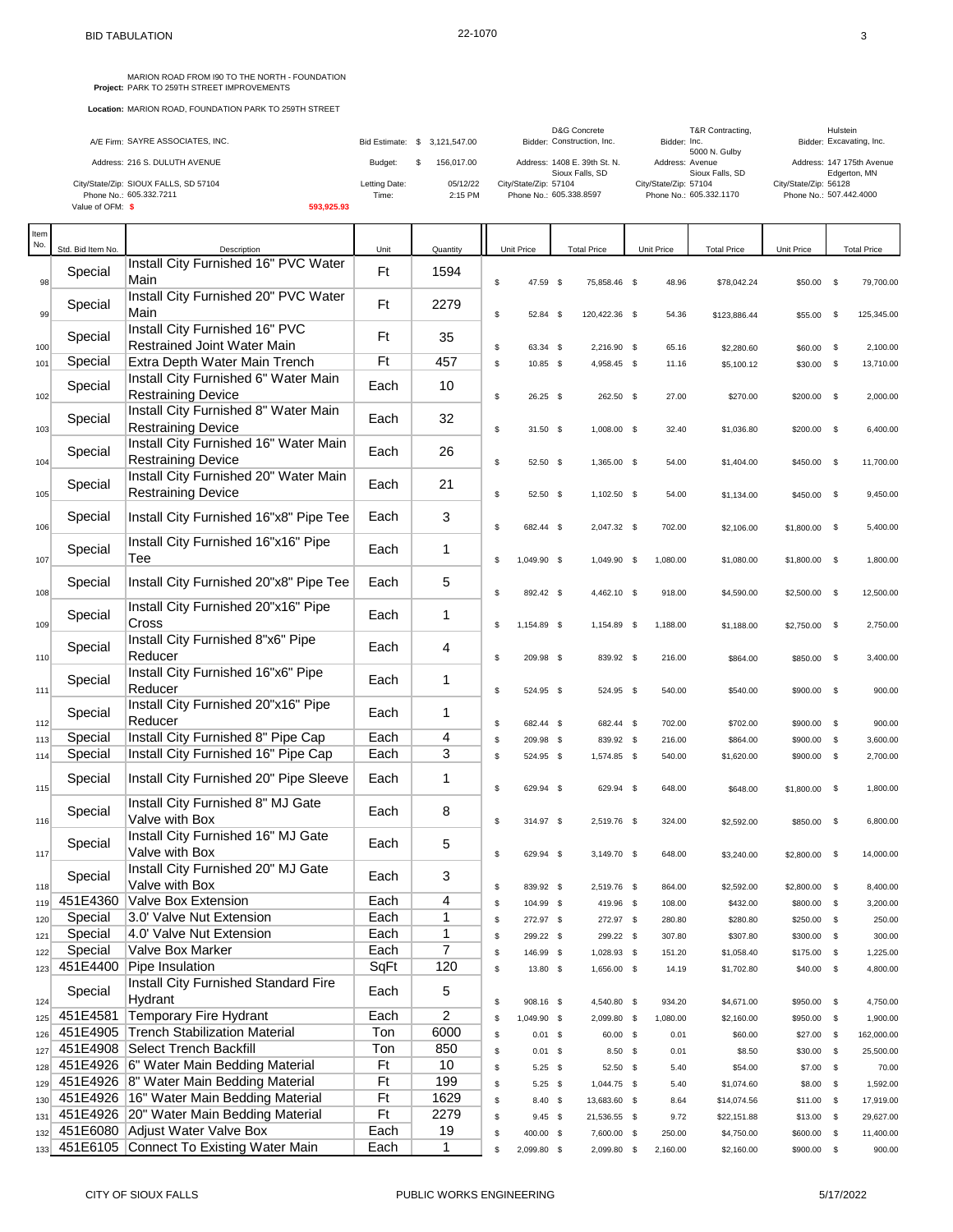|                                       |               |                               | D&G Concrete                 | T&R Contracting,        | Hulstein                  |
|---------------------------------------|---------------|-------------------------------|------------------------------|-------------------------|---------------------------|
| A/E Firm: SAYRE ASSOCIATES, INC.      |               | Bid Estimate: \$ 3.121.547.00 | Bidder: Construction, Inc.   | Bidder: Inc.            | Bidder: Excavating, Inc.  |
|                                       |               |                               |                              | 5000 N. Gulby           |                           |
| Address: 216 S. DULUTH AVENUE         | Budget:       | 156,017,00                    | Address: 1408 E. 39th St. N. | Address: Avenue         | Address: 147 175th Avenue |
|                                       |               |                               | Sioux Falls, SD              | Sioux Falls, SD         | Edgerton, MN              |
| City/State/Zip: SIOUX FALLS, SD 57104 | Letting Date: | 05/12/22                      | City/State/Zip: 57104        | City/State/Zip: 57104   | City/State/Zip: 56128     |
| Phone No.: 605.332.7211               | Time:         | 2:15 PM                       | Phone No.: 605.338.8597      | Phone No.: 605.332.1170 | Phone No.: 507.442.4000   |
| Value of OFM: \$                      | 593.925.93    |                               |                              |                         |                           |
|                                       |               |                               |                              |                         |                           |

| Item<br>No. | Std. Bid Item No.        | Description                                                     | Unit      | Quantity       |          | Unit Price               | <b>Total Price</b>         | Unit Price   | <b>Total Price</b>     | Unit Price                |              | <b>Total Price</b> |
|-------------|--------------------------|-----------------------------------------------------------------|-----------|----------------|----------|--------------------------|----------------------------|--------------|------------------------|---------------------------|--------------|--------------------|
|             |                          | Tax on City Furnished Sanitary Sewer                            |           |                |          |                          |                            |              |                        |                           |              |                    |
| 134         | Special                  | Materials                                                       | LS        | 1              | \$       | 7,932.78 \$              | 7,932.78 \$                | 7,932.78     | \$7,932.78             | \$7,932.78 \$             |              | 7,932.78           |
| 135         | 451E0116                 | 16" Steel Encasement Pipe                                       | Ft        | 120            | \$       | 85.04 \$                 | 10,204.80 \$               | 87.48        | \$10,497.60            | \$150.00                  | $\mathbb{S}$ | 18,000.00          |
| 136         | Special                  | Install City Furnished Carrier Pipe 8"<br><b>PVC Sewer Pipe</b> | Ft        | 120            | \$       | 60.89 \$                 | 7,306.80 \$                | 62.64        | \$7,516.80             | \$65.00                   | $\mathbb{S}$ | 7,800.00           |
| 137         | Special                  | <b>Trenchless Construction, Sanitary</b><br>Sewer               | Ft        | 100            | \$       | 712.05 \$                | 71,205.00 \$               | 732.47       | \$73,247.00            | \$650.00                  | $\mathbb{S}$ | 65,000.00          |
| 138         | Special                  | <b>Bore Obstruction-Surface Excavation</b>                      | Each      | 1              | \$       | 7,899.45 \$              | 7,899.45 \$                | 8,125.92     | \$8,125.92             | \$7,500.00                | $^{\circ}$   | 7,500.00           |
| 139         | Special                  | <b>Bore Obstruction-Horizontal</b><br>Excavation                | Each      | 1              | \$       | 877.72 \$                | 877.72 \$                  | 902.88       | \$902.88               | \$825.00                  | - \$         | 825.00             |
| 140         | Special                  | Controlled Low Strength Material                                | CuYd      | $\mathbf{1}$   | \$       | 219.43 \$                | 219.43 \$                  | 225.72       | \$225.72               | \$1,200.00                | - \$         | 1,200.00           |
| 141         | Special                  | Install City Furnished 8" PVC Sewer<br>Pipe                     | Ft        | 283            | \$       | 30.45 \$                 | 8,617.35 \$                | 31.32        | \$8,863.56             | \$57.00                   | \$           | 16,131.00          |
| 142         | Special                  | Install City Furnished 15" PVC Sewer<br>Pipe                    | Ft        | 118            | \$       | 57.74 \$                 | 6,813.32 \$                | 59.40        | \$7,009.20             | \$60.00                   | - \$         | 7,080.00           |
| 143         | Special                  | Install City Furnished 6" Sewer<br>Service                      | Ft        | 56             | \$       | 24.15 \$                 | 1,352.40 \$                | 24.84        | \$1,391.04             | \$42.00                   | - \$         | 2,352.00           |
| 144         | Special                  | Install City Furnished 8"x6" Pipe Wye                           | Each      | 1              | \$       | 209.98 \$                | 209.98 \$                  | 216.00       | \$216.00               | \$850.00                  | - \$         | 850.00             |
| 145         | Special                  | Install City Furnished 6" Pipe Bend                             | Each      | 1              | \$       | 78.74 \$                 | 78.74 \$                   | 81.00        | \$81.00                | \$850.00                  | \$           | 850.00             |
| 146         | Special                  | Install City Furnished 15" Pipe Cap                             | Each      | 1              | \$       | 262.48 \$                | 262.48 \$                  | 270.00       | \$270.00               | \$900.00                  | \$           | 900.00             |
| 147         | Special                  | Install City Furnished 6" Pipe Plug                             | Each      | $\mathbf 1$    | \$       | 78.74 \$                 | 78.74 \$                   | 81.00        | \$81.00                | \$400.00                  | \$           | 400.00             |
| 148         | Special                  | Install City Furnished 8" Pipe Plug                             | Each      | 1              | \$       | 104.99 \$                | 104.99 \$                  | 108.00       | \$108.00               | \$400.00                  | <b>S</b>     | 400.00             |
| 149         | Special                  | Install City Furnished 15" Pipe Plug                            | Each      | $\mathbf{1}$   | \$       | 209.98 \$                | 209.98 \$                  | 216.00       | \$216.00               | \$800.00                  | \$           | 800.00             |
| 150         | 451E4905                 | <b>Trench Stabilization Material</b>                            | Ton       | 150            | \$       | $0.01$ \$                | $1.50$ \$                  | 0.01         | \$1.50                 | \$26.00                   | \$           | 3,900.00           |
| 151         | 451E4908                 | <b>Select Trench Backfill</b>                                   | Ton       | 1250           | \$       | $0.01$ \$                | $12.50$ \$                 | 0.01         | \$12.50                | \$30.00                   | \$           | 37,500.00          |
| 152         |                          | 451E4944 6" Sewer Pipe Bedding Material                         | Ft        | 56             | \$       | $9.88$ \$                | 553.28 \$                  | 10.16        | \$568.96               | \$5.00                    | \$           | 280.00             |
| 153         |                          | 451E4945  8" Sewer Pipe Bedding Material                        | Ft        | 283            | \$       | $9.88$ \$                | 2,796.04 \$                | 10.16        | \$2,875.28             | \$6.25                    | <b>S</b>     | 1,768.75           |
| 154         |                          | 451E4948   15" Sewer Pipe Bedding Material                      | Ft<br>Ft  | 118<br>203     | \$       | 12.07 \$                 | 1,424.26 \$                | 12.42        | \$1,465.56             | \$11.00                   | $\mathbb{S}$ | 1,298.00           |
| 155         |                          | 451E5051 Trench 6' to 8' Deep<br>451E5052 Trench 8' to 10' Deep | Ft        | 64             | \$       | $31.50$ \$               | 6,394.50 \$                | 32.40        | \$6,577.20             | \$25.00                   | \$           | 5,075.00           |
| 156         |                          | 451E5053 Trench 10' to 12' Deep                                 | Ft        | 94             | \$       | 42.00 \$                 | 2,688.00 \$                | 43.20        | \$2,764.80             | $$26.00$ \$               |              | 1,664.00           |
| 157         |                          | 451E5054 Trench 12' to 14' Deep                                 | Ft        | 40             | \$<br>\$ | 52.50 \$                 | 4,935.00 \$                | 54.00        | \$5,076.00             | \$28.00                   | \$           | 2,632.00           |
| 158         |                          | 451E8000 PVC Pipe Deflection Test                               | Ft        | 399            |          | 62.99 \$                 | 2,519.60 \$                | 64.80        | \$2,592.00             | \$65.00                   | \$           | 2,600.00           |
| 159<br>160  |                          | 451E8010 Pipe Exfiltration Test                                 | Ft        | 575            | \$<br>\$ | $2.10$ \$                | 837.90 \$                  | 2.16<br>2.16 | \$861.84<br>\$1,242.00 | \$1.00<br>$$1.00$ \$      | <b>S</b>     | 399.00<br>575.00   |
| 161         |                          | 671E1131 48" Manhole 6' to 8' Deep                              | Each      | 1              | \$       | $2.10$ \$<br>4,895.16 \$ | 1,207.50 \$<br>4,895.16 \$ | 5,035.50     | \$5,035.50             |                           | - \$         | 4,500.00           |
| 162         | Special                  | 48" Lined Manhole 10' to 12' Deep                               | Each      | $\mathbf{1}$   | \$       | 12,250.23 \$             | 12,250.23 \$               | 12,601.44    | \$12,601.44            | \$4,500.00<br>\$10,000.00 | $\mathbb{S}$ | 10,000.00          |
| 163         | 671E2008                 | 8" Manhole Boot                                                 | Each      | 3              | \$       | 320.22 \$                | 960.66 \$                  | 329.40       | \$988.20               | \$200.00                  | \$           | 600.00             |
| 164         |                          | 671E2015   15" Manhole Boot                                     | Each      | 2              | \$       | 442.01 \$                | 884.02 \$                  | 454.68       | \$909.36               | \$300.00                  | - \$         | 600.00             |
| 165         |                          | 671E7010 Adjust Manhole                                         | Each      | $\overline{2}$ | \$       | 650.00 \$                | 1,300.00 \$                | 918.75       | \$1,837.50             | \$900.00                  | <b>S</b>     | 1,800.00           |
|             |                          | 166 671E9000 Manhole Exfiltration/Vacuum Test                   | Each      | 2              | \$       | 209.98 \$                | 419.96 \$                  | 216.00       | \$432.00               | \$150.00 \$               |              | 300.00             |
| 167         | Special                  | Manhole Frame and Cover R-1772<br>(7")                          | Each      | 2              | \$       | 1,130.20 \$              | 2,260.40 \$                | 580.00       | \$1,160.00             | \$900.00 \$               |              | 1,800.00           |
| 168         | Special                  | <b>Temporary Manhole Construction</b><br>Frame and Cover        | Each      | 2              | \$       | 509.98 \$                | 1,019.96 \$                | 250.00       | \$500.00               | \$300.00 \$               |              | 600.00             |
| 169         | 004E0020                 | Construction and Maintenance of<br>Detour(s)                    | <b>LS</b> | 1              | \$       | 1,045.00 \$              | 1,045.00 \$                | 2,000.00     | \$2,000.00             | \$7,000.00 \$             |              | 7,000.00           |
| 170         | 634E1215                 | <b>Contractor Furnished Portable</b><br>Changeable Message Sign | Each      | 2              | \$       | 627.00 \$                | 1,254.00 \$                | 648.00       | \$1,296.00             | \$600.00 \$               |              | 1,200.00           |
| 171         |                          | 634E0110 Traffic Control Signs                                  | SqFt      | 475.6          | \$       | 10.45 \$                 | 4,970.02 \$                | 10.80        | \$5,136.48             | \$10.00                   | $\mathbb{S}$ | 4,756.00           |
|             |                          | 172 634E0120 Traffic Control, Miscellaneous                     | <b>LS</b> | 1              | \$       | 10,634.00 \$             | 10,634.00 \$               | 10,800.00    | \$10,800.00            | \$5,500.00 \$             |              | 5,500.00           |
| 173         |                          | 634E0275 Type 3 Barricade                                       | Each      | 23             | \$       | 156.75 \$                | 3,605.25 \$                | 162.00       | \$3,726.00             | \$150.00                  | \$           | 3,450.00           |
|             |                          | 174 730E0251 Special Permanent Seed Mixture 1                   | Lb        | 400            | \$       | 14.70 \$                 | 5,880.00 \$                | 14.90        | \$5,960.00             | \$9.00                    | - \$         | 3,600.00           |
| 175         |                          | 730E0252 Special Permanent Seed Mixture 2                       | Lb        | 46             | \$       | 12.78 \$                 | 587.88 \$                  | 12.96        | \$596.16               | \$9.00                    | \$           | 414.00             |
|             | 176 731E0100 Fertilizing |                                                                 | Lb        | 1379           | \$       | $1.07$ \$                | 1,475.53 \$                | 1.08         | \$1,489.32             | $$1.00$ \$                |              | 1,379.00           |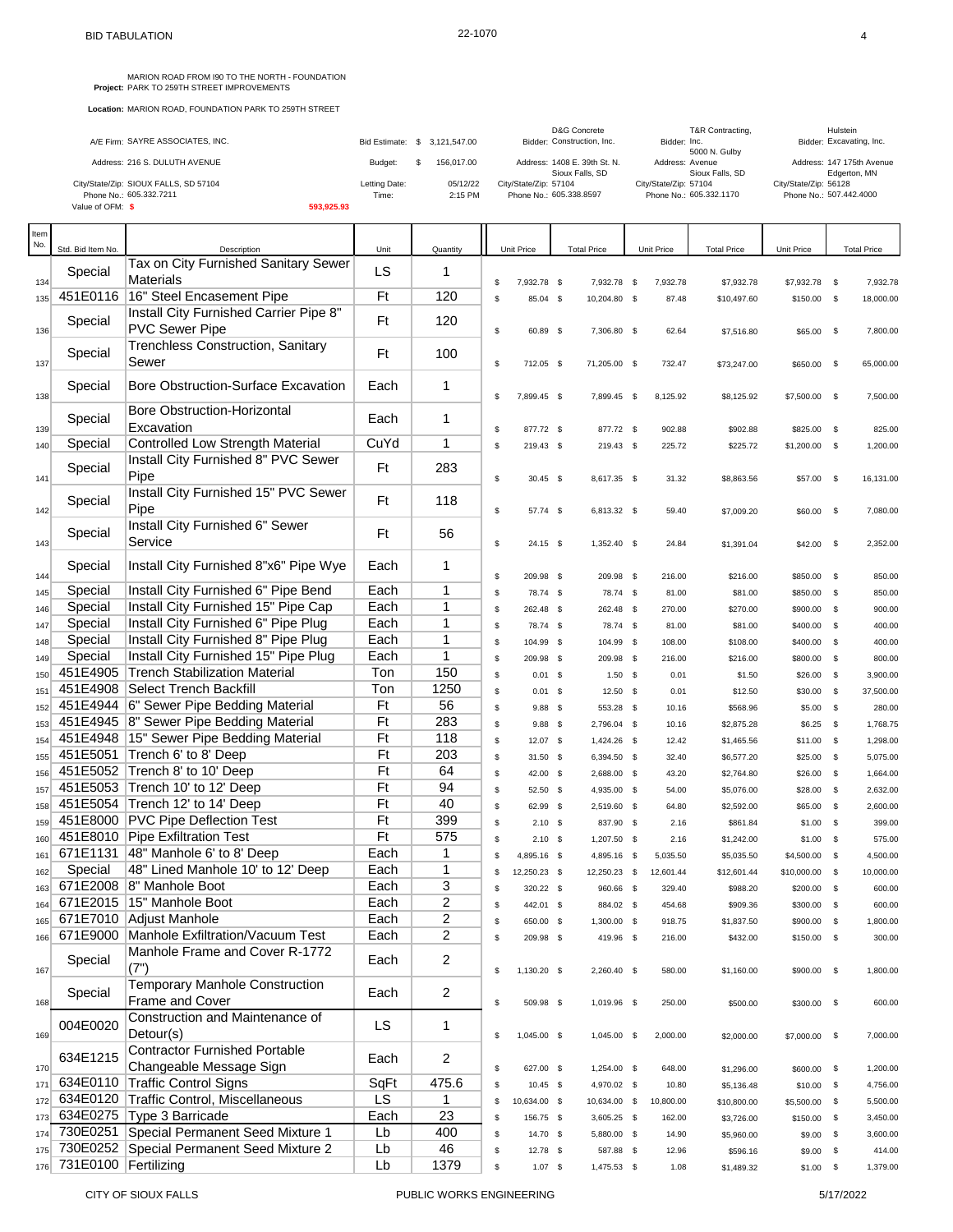MARION ROAD FROM 190 TO THE NORTH - FOUNDATION<br>**Project:** PARK TO 259TH STREET IMPROVEMENTS

| A/E Firm: SAYRE ASSOCIATES, INC.      |               | Bid Estimate: \$ 3.121.547.00 | <b>D&amp;G Concrete</b><br>Bidder: Construction, Inc. | T&R Contracting,<br>Bidder: Inc.<br>5000 N. Gulby | Hulstein<br>Bidder: Excavating, Inc.      |
|---------------------------------------|---------------|-------------------------------|-------------------------------------------------------|---------------------------------------------------|-------------------------------------------|
| Address: 216 S. DULUTH AVENUE         | Budget:       | 156,017.00                    | Address: 1408 E. 39th St. N.<br>Sioux Falls, SD       | Address: Avenue<br>Sioux Falls, SD                | Address: 147 175th Avenue<br>Edgerton, MN |
| City/State/Zip: SIOUX FALLS, SD 57104 | Letting Date: | 05/12/22                      | City/State/Zip: 57104                                 | City/State/Zip: 57104                             | City/State/Zip: 56128                     |
| Phone No.: 605.332.7211               | Time:         | 2:15 PM                       | Phone No.: 605.338.8597                               | Phone No.: 605.332.1170                           | Phone No.: 507.442.4000                   |
| Value of OFM: \$                      | 593.925.93    |                               |                                                       |                                                   |                                           |

| Item<br>No. |                              |                                                            |              |                   |          |                        |            |                          |        |                  |                        |                      |              |                    |
|-------------|------------------------------|------------------------------------------------------------|--------------|-------------------|----------|------------------------|------------|--------------------------|--------|------------------|------------------------|----------------------|--------------|--------------------|
|             | Std. Bid Item No.            | Description<br><b>Weed Control</b>                         | Unit<br>SqYd | Quantity<br>20218 |          | Unit Price             |            | <b>Total Price</b>       |        | Unit Price       | <b>Total Price</b>     | Unit Price           |              | <b>Total Price</b> |
| 177         | Special                      |                                                            | LS           | 1                 | \$       | $0.01$ \$              |            | 202.18 \$                |        | 0.02             | \$404.36               | $$0.01$ \$           |              | 202.18             |
| 178<br>179  | Special<br>732E0100 Mulching | Weed Control - Project                                     | Ton          | 8.4               | \$<br>\$ | 426.00 \$<br>213.00 \$ |            | 426.00 \$<br>1,789.20 \$ |        | 432.00<br>216.00 | \$432.00<br>\$1,814.40 | \$200.00<br>\$200.00 | \$<br>\$     | 200.00<br>1,680.00 |
|             | 734E0158                     | 12" Diameter Erosion Control Wattle                        | Ft           | 234               |          |                        |            |                          |        |                  |                        |                      |              |                    |
| 180         | 734E0165                     | Remove and Reset Erosion Control                           | Ft           | 234               | \$       | $3.20\ 5$              |            | 748.80 \$                |        | 3.24             | \$758.16               | \$3.00               | -\$          | 702.00             |
| 181         |                              | Wattle                                                     |              |                   | \$       | $0.85$ \$              |            | 198.90 \$                |        | 0.86             | \$201.24               | \$0.50               | \$           | 117.00             |
| 182         | 734E0602                     | Low Flow Silt Fence                                        | Ft           | 2891              | \$       | $3.14$ \$              |            | 9,077.74 \$              |        | 3.19             | \$9,222.29             | \$3.00               | \$           | 8,673.00           |
| 183         |                              | 734E0610 Mucking Silt Fence                                | CuYd         | 201               | \$       | $7.00$ \$              |            | 1,407.00 \$              |        | 10.00            | \$2,010.00             | \$0.10               | \$           | 20.10              |
| 184         | 734E0620                     | Repair Silt Fence                                          | Ft           | 723               | \$       | $0.21$ \$              |            | 151.83 \$                |        | 0.22             | \$159.06               | \$0.50               | \$           | 361.50             |
| 185         | Special                      | Horseshoe Filter                                           | Each         | 2<br>16           | \$       | $3,135.00$ \$          |            | 6,270.00 \$              |        | 5,000.00         | \$10,000.00            | \$200.00             | \$           | 400.00             |
| 186         | Special<br>734E5010 Sweeping | <b>Inlet Protection</b>                                    | Each         | 40                | \$       | 83.07 \$               |            | 1,329.12 \$              |        | 84.24            | \$1,347.84             | \$75.00              | \$           | 1,200.00           |
| 187         |                              |                                                            | Hour         |                   | \$       | 100.00 \$              |            | 4,000.00 \$              |        | 120.00           | \$4,800.00             | \$200.00             | \$           | 8,000.00           |
| 188         | 735E1400                     | 10' Coniferous Evergreen, Furnish<br>and Plant             | Each         | 12                | \$       | 904.19 \$              |            | 10,850.28 \$             |        | 916.92           | \$11,003.04            | \$800.00             | \$           | 9,600.00           |
| 189         |                              | 735E2080 8' to 10' Tree, Furnish and Plant                 | Each         | 0                 | \$       |                        | $^{\circ}$ |                          | - \$   |                  | \$-                    | \$-                  | S            |                    |
| 190         |                              | 900E1310 Concrete Washout Facility                         | Each         | 1                 | \$       | 261.25 \$              |            | 261.25 \$                |        | 500.00           | \$500.00               | \$200.00             | \$           | 200.00             |
| 191         | 900E1320                     | <b>Construction Entrance</b>                               | Each         | $\mathbf 1$       | \$       | 627.00 \$              |            | 627.00 \$                |        | 950.00           | \$950.00               | \$1,000.00           | \$           | 1,000.00           |
| 192         | 120E6200                     | Water for Granular Material                                | <b>MGal</b>  | 173               | \$       | $26.13$ \$             |            | 4,520.49 \$              |        | 30.00            | \$5,190.00             | \$0.75               | - \$         | 129.75             |
| 193         | Special                      | Geotextile Fabric for Subgrade<br>Stabilization            | SqYd         | 3463              | \$       | $2.72$ \$              |            | 9,419.36 \$              |        | 3.00             | \$10,389.00            | \$3.00               | \$           | 10,389.00          |
| 194         |                              | 260E1010 Base Course                                       | Ton          | 11101             | \$       | 15.65 \$               |            | 173,730.65 \$            |        | 18.60            | \$206,478.60           | \$22.00              | \$           | 244,222.00         |
| 195         | 260E3010                     | Gravel Surfacing                                           | Ton          | 3317              | \$       | $15.15$ \$             |            | 50,252.55 \$             |        | 19.90            | \$66,008.30            | \$22.00              | \$           | 72.974.00          |
|             | 320E1200                     | Asphalt Concrete Composite, PG 58-<br>34                   | Ton          | 2191              |          |                        |            |                          |        |                  |                        |                      |              |                    |
| 196         |                              | 380E0070 9" Nonreinforced PCC Pavement                     | SqYd         | 8842              | \$       | 111.30 \$              |            | 243,858.30 \$            |        | 116.64           | \$255,558.24           | \$110.00             | \$           | 241,010.00         |
| 197         |                              | 380E4070 9" PCC Fillet Section                             | SqYd         | 176               | \$       | 55.66 \$               |            | 492,145.72 \$            |        | 55.75            | \$492,941.50           | \$58.00              | $\mathbb{S}$ | 512,836.00         |
| 198         | 380E6000 Dowel Bar           |                                                            | Each         | 5371              | \$<br>\$ | 106.83 \$              |            | 18,802.08 \$             |        | 120.50           | \$21,208.00            | \$125.00             | \$           | 22,000.00          |
| 199         |                              | Modified Type B66 Concrete Curb                            |              |                   |          | 13.20 \$               |            | 70,897.20 \$             |        | 13.00            | \$69,823.00            | \$13.00              | $\mathbb{S}$ | 69,823.00          |
| 200         | 650E0059                     | and Gutter                                                 | Ft           | 541               | \$       | $30.00$ \$             |            | 16,230.00 \$             |        | 22.00            | \$11,902.00            | \$20.00              | $^{\circ}$   | 10,820.00          |
| 201         | 650E0089                     | Modified Type B69 Concrete Curb<br>and Gutter              | Ft           | 1906              | \$       | $24.05$ \$             |            | 45,839.30 \$             |        | 19.30            | \$36,785.80            | \$21.00              | $\mathbb{S}$ | 40,026.00          |
| 202         | 651E0040                     | 4" Concrete Sidewalk                                       | SqFt         | 2700              | \$       | $5.50$ \$              |            | 14,850.00 \$             |        | 5.50             | \$14,850.00            | \$5.00               | \$           | 13,500.00          |
| 203         |                              | 651E0060 6" Concrete Sidewalk                              | SqFt         | 17360             | \$       | $6.08$ \$              |            | 105,548.80 \$            |        | 7.00             | \$121,520.00           | \$7.50               | \$           | 130,200.00         |
| 204         | Special                      | 6" Accessible Curb Ramp Sidewalk                           | SqFt         | 1241              | \$       | 10.25                  | - \$       | 12,720.25 \$             |        | 11.00            | \$13,651.00            | \$25.00              | \$           | 31,025.00          |
| 205         |                              | 651E7000 Type 1 Detectable Warnings                        | SqFt         | 0                 | \$       |                        | $-5$       |                          | $-$ \$ |                  | \$-                    | \$-                  | \$           |                    |
| 206         | Special                      | Type 1 Detectable Warnings, Radius<br>Type                 | SqFt         | 58                | \$       | 80.00 \$               |            | 4,640.00 \$              |        | 65.00            | \$3,770.00             | \$150.00             | \$           | 8,700.00           |
| 207         | 635E5310                     | Special Electrical Junction Box                            | Each         | 5                 | \$       | 1,304.63 \$            |            | 6,523.15 \$              |        | 1,323.00         | \$6,615.00             | \$1,400.00           | \$           | 7,000.00           |
| 208         |                              | 635E5400 Electrical Service Cabinet                        | Each         | 1                 | \$       | 2.982.00 \$            |            | 2,982.00 \$              |        | 3,024.00         | \$3,024.00             | \$4,200.00           | - \$         | 4,200.00           |
| 209         |                              | 635E7899   Locator Ball                                    | Each         | 2                 | \$       | 161.88 \$              |            | 323.76 \$                |        | 164.16           | \$328.32               | \$30.00              | \$           | 60.00              |
| 210         |                              | 635E8220 2" Rigid Conduit, Schedule 80                     | Ft           | 475               | \$       | $11.72$ \$             |            | 5,567.00 \$              |        | 11.88            | \$5,643.00             | $$12.00$ \$          |              | 5,700.00           |
| 211         |                              | 635E8900 3/C #0000 AWG Aluminum Wire                       | Ft           | 215               | \$       | 8.68 \$                |            | 1,866.20 \$              |        | 8.80             | \$1,892.00             | \$13.00              | - \$         | 2,795.00           |
| 212         |                              | 635E9024 1/C #14 AWG Copper Wire                           | Ft           | 325               | \$       | $0.53$ \$              |            | 172.25 \$                |        | 0.54             | \$175.50               | \$0.50               | \$           | 162.50             |
| 213         |                              | 635E5310 Special Electrical Junction Box                   | Each         | 16                | \$       | 1,304.63 \$            |            | 20,874.08 \$             |        | 1,323.00         | \$21,168.00            | \$1,350.00           | $\mathbb{S}$ | 21,600.00          |
| 214         |                              | 635E6200 Miscellaneous, Electrical                         | LS           | 1                 | \$       | 16,182.50 \$           |            | 16,182.50 \$             |        | 11,339.60        | \$11,339.60            | \$950.00             | \$           | 950.00             |
| 215         |                              | 635E8210   1" Rigid Conduit, Schedule 80                   | Ft           | 55                | \$       | $6.92$ \$              |            | 380.60 \$                |        | 7.02             | \$386.10               | $$11.00$ \$          |              | 605.00             |
| 216         |                              | 635E8220 2" Rigid Conduit, Schedule 80                     | Ft           | 45                | \$       | $11.18$ \$             |            | 503.10 \$                |        | 11.34            | \$510.30               | \$16.00              | \$           | 720.00             |
| 217         |                              | 635E8230 3" Rigid Conduit, Schedule 80                     | Ft           | 600               | \$       | $21.30$ \$             |            | 12,780.00 \$             |        | 21.60            | \$12,960.00            | \$23.00              | $\mathbb{S}$ | 13,800.00          |
| 218         |                              | 635E8415   1" Innerduct, SDR 13.5                          | Ft           | 5560              | \$       | $1.76$ \$              |            | 9,785.60 \$              |        | 1.78             | \$9,896.80             | \$3.50               | \$           | 19,460.00          |
| 219         |                              | 635E9022 1/C #12 AWG Copper Wire                           | Ft           | 6460              | \$       | $0.69$ \$              |            | 4,457.40 \$              |        | 0.70             | \$4,522.00             | $$1.00$ \$           |              | 6,460.00           |
| 220         | 633E0010                     | <b>Cold Applied Plastic Pavement</b><br>Marking, 4" White  | Ft           | 2513              | \$       | 4.08 \$                |            | 10,253.04 \$             |        | 4.21             | \$10,579.73            | $$4.00$ \$           |              | 10,052.00          |
| 221         | 633E0010                     | <b>Cold Applied Plastic Pavement</b><br>Marking, 4" Yellow | Ft           | 5672              | \$       | $4.08$ \$              |            | 23,141.76 \$             |        | 4.21             | \$23,879.12            | $$4.00$ \$           |              | 22,688.00          |
|             |                              |                                                            |              |                   |          |                        |            |                          |        |                  |                        |                      |              |                    |